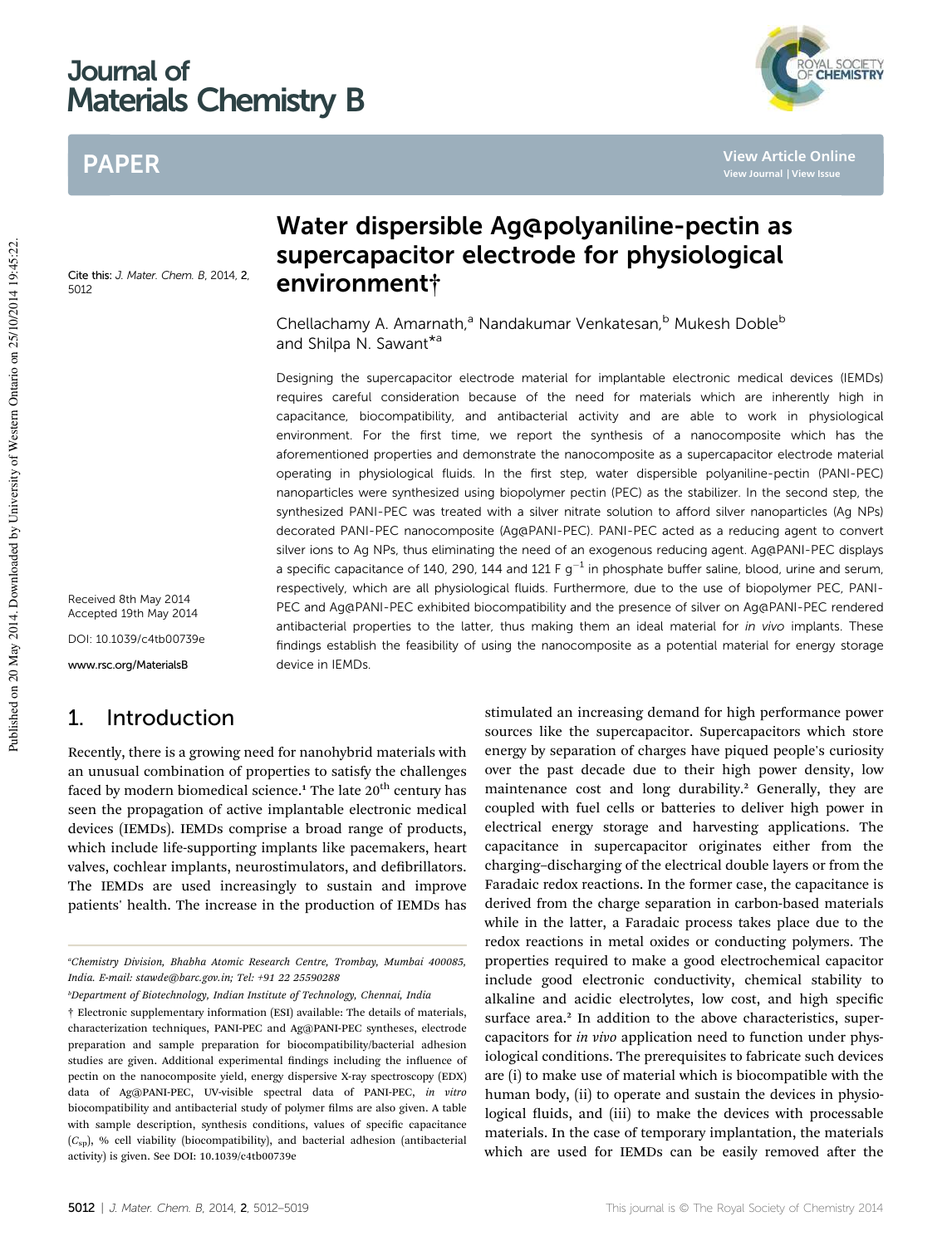purpose is served. However, these implantable medical devices are linked to the ultimate peril of bacterial infection.<sup>3</sup> If the system has antibacterial properties, it will be potentially useful for biomedical applications.4,5

In recent decades, there has been a growing interest in the construction of supercapacitor electrodes with conducting polymers, especially PANI, due to its facile synthesis, redox property, tuneable morphology, low cost and better environmental stability as compared to other conducting polymers.<sup>6</sup> One of the major drawbacks of PANI is its poor solution processability. Processable PANI can be synthesized using sulfonic and dicarboxylic acid dopants.<sup>6,7</sup> However, the PANI thus obtained is processable only in organic solvents which are not eco-friendly and thus the process is not compatible with biological applications. The preparation of PANI dispersion is one of the ways to overcome this difficulty since colloidal dispersions can often be applied in place of true solutions.<sup>8,9</sup> Water dispersible PANI can be prepared using many conventional water soluble polymers and biopolymers as stabilizers.<sup>6,10</sup> The use of biopolymers as a stabilizer not only improves the processability of PANI in water but also imparts biocompatibility for potential biomedical applications.<sup>11</sup> Biopolymers have seldom been used with PANI for supercapacitor application due to their insulating and non-electroactive nature which consequently increases the resistance of the electrodes. However, PANI or conducting polymers can be combined with carbon or metal oxides for higher specific capacitance and stability.<sup>12-14</sup> Morphology of the electrode material also plays a vital role in enhancing specific capacitance.<sup>15</sup> In our previous research, we synthesized PANI nanorods and nanospheres on anilineprimed indium tin oxide substrate and studied their morphology-dependent supercapacitive property, in which nanorods showed a higher specific capacitance than nanospheres due to the availability of larger surface area for redox reactions.16,17

To the best of our knowledge, researchers have used carbon,<sup>18,19</sup> metal oxides,<sup>20,21</sup> conducting polymers<sup>22,23</sup> and their combinations<sup>24</sup>–<sup>29</sup> for supercapacitor application in acidic/basic/ neutral aqueous or organic electrolytes. Supercapacitors operating in physiological fluids for application in IEMDs have seldom been reported. Recently, Malika and Jan modified PANI with multi-walled carbon nanotubes on a stainless steel substrate and used the resulting modified substrate as a supercapacitor electrode which can operate in physiological fluids.<sup>30</sup> Victor *et al.* demonstrated the design, fabrication, and packaging of flexible carbon nanotubes–cellulose-based nanocomposite sheets for energy storage application like supercapacitors, Li-ion batteries, and hybrids $31$  in physiological fluids. However, carbon nanotubes are not suitable for *in vivo* applications due to their potential toxicity.<sup>32</sup> Herein, for the first time, we demonstrate the synthesis of a supercapacitor electrode material with an unusual combination of properties such as processability, electroactivity, biocompatibility, antibacterial property and ability to operate in physiological fluids. PANI, a conducting polymer, was modified by PEC, a biopolymer, to obtain water dispersible PANI-PEC, which was further treated with an  $AgNO<sub>3</sub>$  solution to form Ag NPs decorated PANI-PEC

(Ag@PANI-PEC). The Ag@PANI-PEC exhibited satisfactory supercapacitive property in physiological fluids like PBS, blood, urine and serum.

## 2. Experimental section

Water dispersible PANI-PEC was synthesized by the polymerization of aniline at room temperature in the presence of stabilizer PEC at various aniline : PEC w/w ratio  $(1:1, 1:2$  and 1 : 3 and named as PP11, PP12, and PP13 respectively). Then the PANI-PEC was treated with 0.1 M AgNO<sub>3</sub> solution at 60  $^{\circ}$ C to afford Ag NPs decorated PANI-PEC (Ag@PANI-PEC) and named as Ag111, Ag121, and Ag131, respectively. To study the effect of AgNO<sup>3</sup> concentration on Ag@PANI-PEC synthesis, PANI-PEC (PP12) was treated with 0.05 M and 0.2 M AgNO<sub>3</sub> solution at 60 °C to afford Ag NPs decorated PANI-PEC which were named as Ag1205 and Ag122 respectively. PANI-PEC itself helped in the reduction of silver ions to form Ag NPs; hence, external reducing agent was not used. The working electrode for electrochemical characterization was prepared by casting a known quantity of PANI-PEC or Ag@PANI-PEC dispersion on glassy carbon electrode (GCE). The details of the synthesis, electrode preparation and characterization are given in ESI.†

### 3. Results and discussion

### 3.1 Synthesis of PANI-PEC

Water dispersible PANI-PEC was synthesized using various amounts of biopolymer PEC  $(1:1, 1:2$  and  $1:3$  w/w of aniline : PEC) as a stabilizer. Table S1 in ESI† shows the yield of the polymerization, amount of PEC present in the PANI-PEC and subsequent particle size with varying amount of PEC in the reaction mixture. The resulting PANI-PEC showed an average particle size of 690  $\pm$  10 nm, 340  $\pm$  10 nm, and 730  $\pm$  10 nm with polydispersity index (PDI) of 0.52  $\pm$  0.05, 0.07  $\pm$  0.02, and  $0.59 \pm 0.03$ , respectively, as analyzed by dynamic light scattering (DLS) measurement. The particle size of PANI-PEC was higher in the case of 1 : 1 and 1 : 3 w/w of aniline : PEC due to insufficient and excess coverage of PEC on the PANI particles, respectively, whereas 1 : 2 ratio gives a highly uniform particle size (PDI  $= 0.07$ ). An insufficient amount of stabilizer PEC can cause macroscopic aggregation because the  $\pi-\pi$  interaction between PANI particles can overcome the stabilizing capacity of PEC. At the same time, an excess amount of PEC on PANI can form gel-like structure due to water absorption and swelling which consequently increases the particle size of PANI-PEC. This is also reflected in the yield of polymerization as an increase in the amount of PEC in the aniline polymerization increased the yield of polymerization (Table S1†). During the synthesis, the stability of the dispersion and electroactivity of the product should be considered. It is essential to have a reasonable amount of PEC on the surface of the PANI particles to keep the PANI-PEC dispersion stable without aggregation. On the other hand, increases in the amount of stabilizer decreases the electroactivity of the product due to the insulating and nonelectroactive nature of the stabilizer. In this situation, the PANI-PEC (PP13) synthesized using 1 : 3 aniline : PEC ratio is not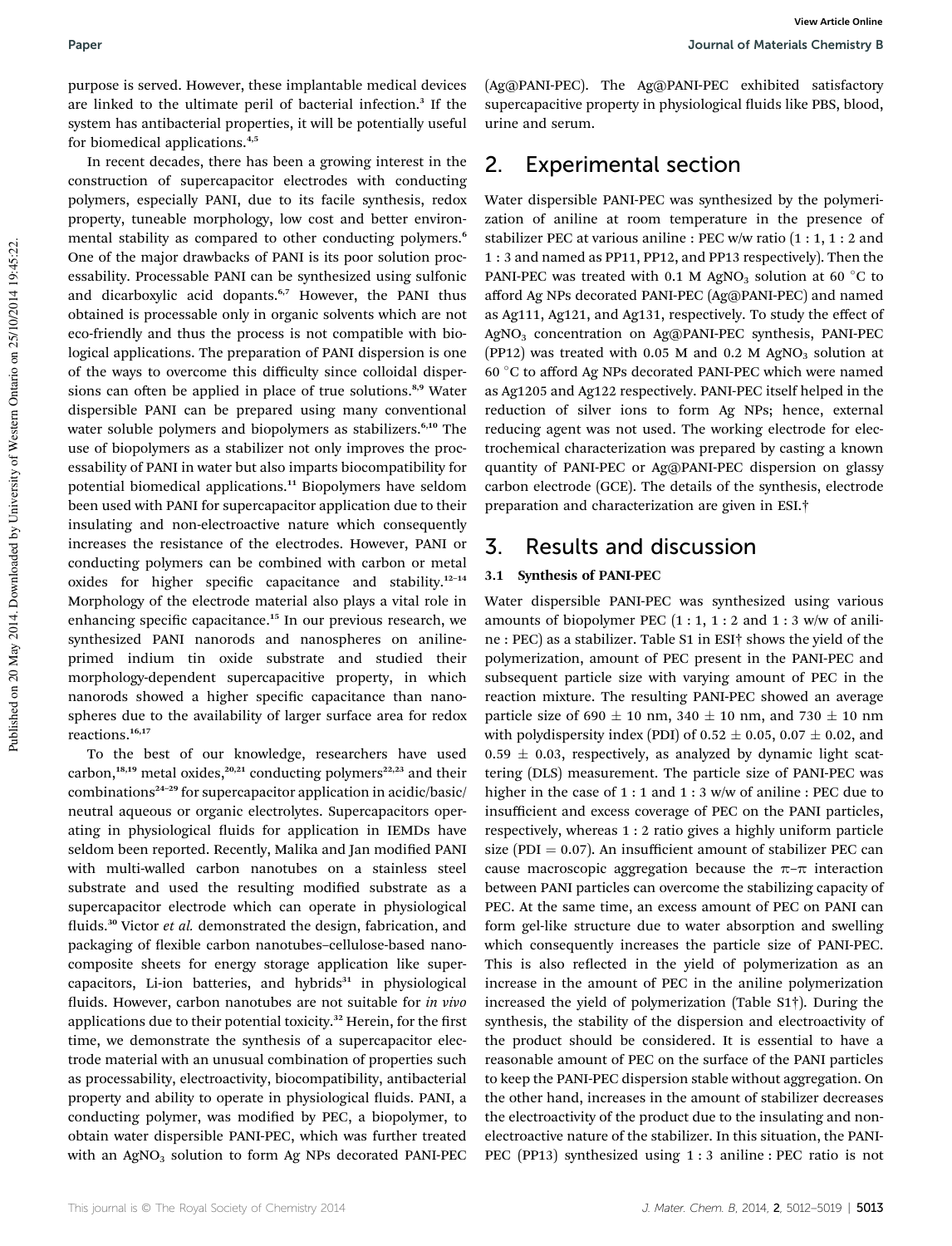suitable for electrochemical studies. Keeping this in mind, the PANI-PEC synthesized using 1 : 2 aniline : PEC w/w (PP12) which provided reasonable dispersion stability and electroactivity was considered as an optimum material for further studies. The PANI-PEC dispersion (Fig. 1a) prepared in our laboratory is stable over eight months under normal atmospheric conditions, and we believe that it will be stable for at least one year without any macroscopic precipitation.

#### 3.2 Synthesis of Ag@PANI-PEC

PANI-PEC in water was treated with AgNO<sub>3</sub> solution at 60  $\degree$ C to afford water dispersible Ag@PANI-PEC. Here, no additional reducing agent was required as PANI-PEC itself acted as a reducing agent to reduce Ag $^{\rm +}$  ions to Ag $^{\rm 0}$  which was adsorbed onto the surface of PANI-PEC. In this experiment, a constant amount (in terms of concentration and volume) of PANI-PEC solution was used and the concentration of  $AgNO<sub>3</sub>$  was varied (0.05 M to 0.2 M) to study the reduction effectiveness of PANI-PEC. The concentration of 0.1 M was found to be ideal because, at lower  $AgNO<sub>3</sub>$  concentration, there was no significant formation of Ag@PANI-PEC. Ag@PANI-PEC synthesized at higher AgNO<sub>3</sub> concentration was not dispersible in water which could be due to the aggregation of silver and PANI-PEC. In our previous work, PANI was used to reduce  $\text{Au}^+$  ions to form PANI-Au nanocomposite which is insoluble in water and organic solvents.<sup>33</sup> Tamboli et al. synthesized PANI-Ag NPs using PANI as the reducing agent and studied the antibacterial properties.<sup>34</sup> Our research group has earlier carried out biocompatibility studies on PANI-Ag NPs nanocomposite where sodium citrate was used as the reducing agent.<sup>35</sup> Ivanova et al. synthesized pectin-Ag nanocomposite using pectin as a reducing agent. However, the reduction was carried out in the presence of sodium hydroxide solution.<sup>36</sup> In the present work, water dispersible PANI-PEC was used as a reducing agent to convert Ag<sup>+</sup> ions to Ag NPs on PANI-PEC (Fig. 1b). The hydroxyl groups in the PEC can facilitate inter- and intra-molecular hydrogen

bonding to form supramolecular cages which allow the diffusion and reduction of  $Ag<sup>+</sup>$  ions in its vicinity.<sup>37</sup> In summary, PANI-PEC works as the following: (i) a template for  $Ag<sup>+</sup>$  reduction and formation of Ag<sup>0</sup> on its surfaces, (ii) a green reducing agent, (iii) a stabilizer to prevent the  $Ag^{0}$  from aggregation, and (iv) a stabilizer to afford the dispersibility of Ag@PANI-PEC in water.

#### 3.3 Characterization

3.3.1 Field emission-scanning electron microscopy (FE-SEM) analysis. The FE-SEM image of PANI-PEC (PP12) showed a 'flattened rice' morphology with 150 nm length and 40 nm diameter (Fig. 1c and d). The dimensions obtained from FE-SEM image are much lower as compared to the size obtained from DLS studies (340 nm). DLS measurements give the average hydrodynamic radius of diffusing particles. PEC is known to swell to a large extent in aqueous medium, which can lead to a high hydrodynamic radius for PANI-PEC in dispersion. In the case of Ag@PANI-PEC (Ag121), the continuous growth of Ag NPs on the PANI-PEC shows the transition of flattened rice like morphology to nanocubes with the edge length of about 75 nm (Fig. 1e and f). The EDX (electron dispersive X-ray spectroscopy) analysis indicates the presence of 15% Ag in the particles (ESI Fig. S1†).

3.3.2 X-ray diffraction (XRD) analysis. Fig. 2a shows the XRD pattern of PANI-PEC (inset) and Ag@PANI-PEC. The diffractogram of PANI-PEC displayed two small humps around  $2\theta = 20^{\circ}$  and  $25^{\circ}$  which indicate the amorphous nature of the PANI-PEC. These are ascribed to periodicity parallel and perpendicular to the polymer chain, respectively.<sup>38</sup> The XRD pattern of Ag@PANI-PEC (Fig. 2a) exhibits distinct diffraction peaks at 38.177°, 44.278°, 64.427°, 77.425°, and 81.539° which are indexed to (111), (200), (220), (311) and (222) planes of metallic silver, indicating a crystalline cubic structure (JCPDS file: 65-2871). The formation of Ag NPs on the PANI-PEC surface proves the efficiency of the PANI-PEC as a reducing agent.



Fig. 1 Photographs of (a) PANI-PEC and (b) Ag@PANI-PEC dispersion in water; FE-SEM images of PANI-PEC (c and d) and Ag@PANI-PEC (e and f).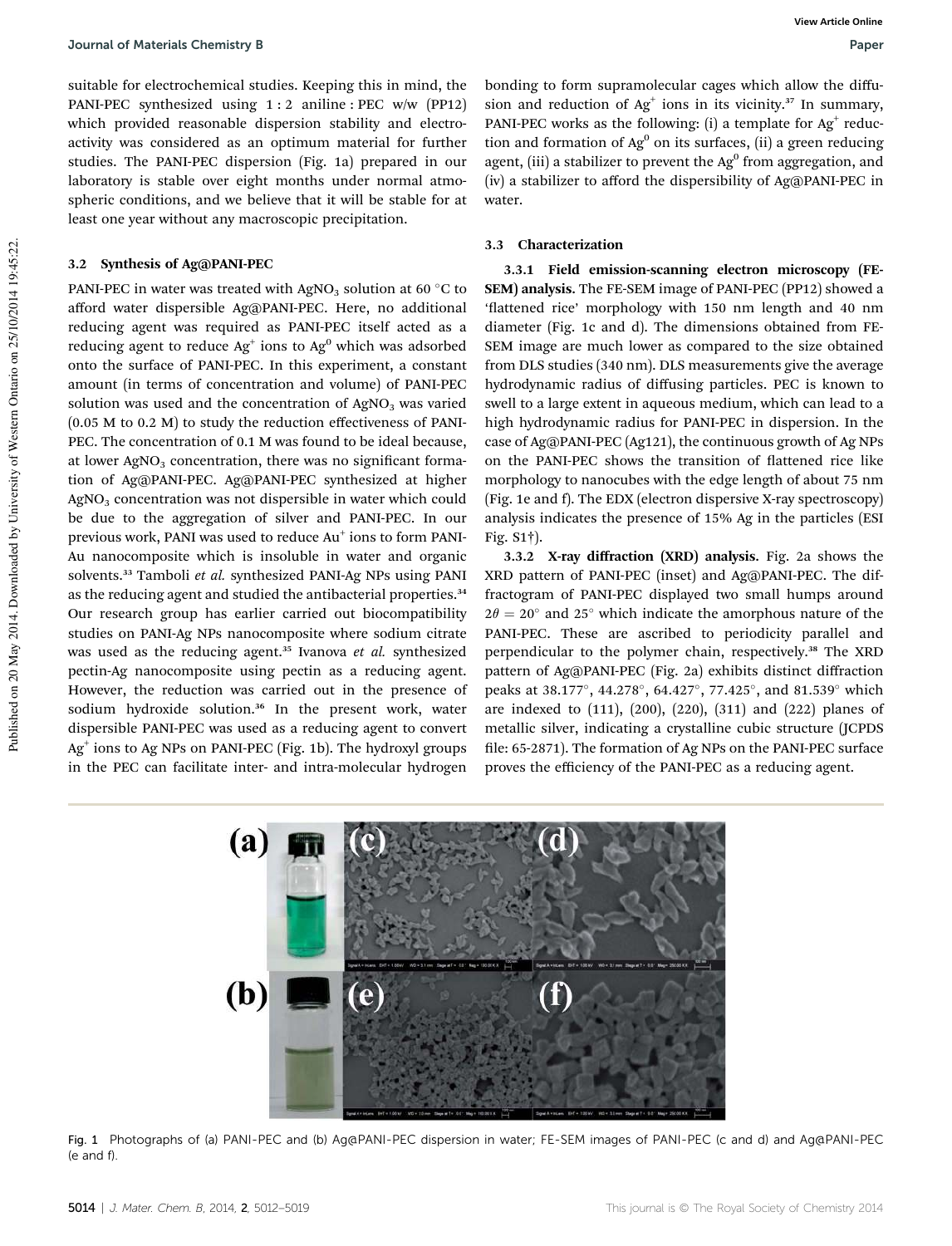

Fig. 2 (a) XRD patterns of Ag@PANI-PEC (Ag121) and PANI-PEC (PP12) (inset); (b) FTIR and; (c) UV-visible spectra of Ag@PANI-PEC (Ag121) and PANI-PEC (PP12)

3.3.3 Fourier transform infrared spectroscopy (FTIR) analysis. The FTIR spectra for PANI-PEC and Ag@PANI-PEC are depicted in Fig. 2b. The spectra are complex and show a considerable broadening when compared to that of conventional PANI<sup>10</sup> which could be due to the various vibrations of PEC, which has a complex polymeric structure. The broad band from 3640 cm<sup>-1</sup> to 3300 cm<sup>-1</sup> centred at 3420 cm<sup>-1</sup> shows an O–H stretching vibration from the PEC. The band at 2930  $\text{cm}^{-1}$ is due to the asymmetric stretching of an aliphatic C–H in PEC. The C $=$ O stretching of carbonyl group of PEC and C $=$ C stretching of quinoid rings of PANI merge together to give a broad peak centred at 1695  $cm^{-1}$ . The peaks at 1540  $cm^{-1}$  and 1300  $\rm cm^{-1}$  show the presence of C=C stretching vibration of benzenoid rings and C–N stretching in the PANI, respectively. The peak related to the  $N=C=N$  bending vibration of PANI is shifted to a lower wave number of 1110  $\text{cm}^{-1}$  from 1125  $\text{cm}^{-1}$ , which was possibly caused by the hydrogen bonding between PEC and imine group of the PANI chains.<sup>39</sup>

3.3.4 UV-visible spectroscopy analysis. UV-visible spectrum of green colored PANI-PEC (Fig. 2c) displayed three peaks at around 330 nm ( $\pi$ - $\pi$ <sup>\*</sup> transition in the benzenoid ring of PANI system), 430 nm (polaron to  $\pi^*$  transition in doped form of PANI) and 870 nm ( $\pi$  to polaron transition, signature of doped form of PANI system) which originate from the electronic transitions characteristic of semi-oxidized protonated form of PANI.<sup>10</sup> The Table S2 (ESI)<sup>†</sup> shows the UV-visible spectroscopy data of PANI dispersion which are prepared using  $1:1, 1:2$ , 1 : 3 aniline : PEC w/w. The increasing amount of PEC stabilizer did not influence the PANI peak positions. The observations of bands in UV-visible spectra of PANI-PEC prove its dispersibility in water. The PEC on the surface of PANI forms hydrogenbonding with water which leads to a higher degree of dispersibility of PANI-PEC.

UV-visible absorption spectrum of Ag@PANI-PEC is shown in Fig. 2c. Surface plasmon resonance is a vital optical property of nanoparticles and is illustrated as coherent fluctuations in electron density occurring at the 'free electron' metal–dielectric interface. It is well-known that colloidal Ag NPs exhibit absorption at wavelengths from 390 to 420 nm due to Mie scattering. Generally, the polaron to  $\pi^*$  transition peak of the PANI system is also observed in this range (420–430 nm). The surface plasmon resonance peak of Ag and polaron to  $\pi^*$  transition peak of PANI were found to overlap, leading to a broad band in the 300 to 400 nm region in the case of Ag@PANI-PEC.<sup>40</sup>

3.3.5 X-ray photoelectron spectroscopy (XPS) analysis. N 1s XPS spectra of PANI-PEC and Ag@PANI-PEC are shown in Fig. 3. Generally, N 1s XPS spectra of the PANI salt can be deconvoluted into three discrete peaks at 398.2 eV, 399 eV, and 400 eV, which are associated with the quinoid imine, the benzenoid amine and the positively charged nitrogen, respectively.<sup>41</sup> In the present study, both PANI-PEC and Ag@PANI-PEC displayed the three deconvoluted curves in the N 1s region which indicates the presence of PANI in the protonated salt form. The N 1s deconvoluted peak positions of PANI-PEC (399.0, 400.5 and 401.6 eV) and Ag@PANI-PEC (397.8, 398.6 and 399.6 eV) are slightly different from that of conventional PANI salt which could be due to the presence of PEC and Ag NPs in its system. The  $-NH$ – $/N$  ratio of PANI-PEC is close to unity whereas for Ag@PANI-PEC the ratio is 0.2. This shows that the Ag@PANI-PEC contains more oxidized units  $(-N=)$  than the PANI-PEC which could be due to the oxidation of PANI by  $AgNO<sub>3</sub>$  which gets reduced to Ag NPs. The peak intensity of the positively charged nitrogen (-NH<sup>+</sup>-) in Ag@PANI-PEC is higher compared to the PANI-PEC.<sup>40</sup> The 3d Ag XPS spectrum of Ag@PANI-PEC is shown in Fig. 3. The Ag species of Ag@PANI-PEC display two bands at around 368.3 and 374.2 eV, which can be individually ascribed to Ag  $3d_{5/2}$  and Ag  $3d_{3/2}$  binding energies.<sup>42</sup>

3.3.6 Electrochemical studies. In order to evaluate the feasibility of using Ag@PANI-PEC in IEMDs, its supercapacitive property was studied in physiological fluids. Fig. 4a depicts the cyclic voltammograms (CVs) of PANI-PEC, Ag@PANI-PEC, PEC, and bare GCE in PBS electrolyte at a scan rate of 100 mV  $s^{-1}$ . PANI-PEC did not display significant electroactivity probably due to the insulating nature of PEC. The CV of Ag@PANI-PEC showed a higher current as compared to PANI-PEC which reflects a better electroactivity despite the presence of PEC as evidenced from the FTIR studies. The presence of Ag NPs helped to expedite electron transport by acting as a bridge between the GCE – PANI and PANI–electrolyte interfaces resulting in



Fig. 3 N 1s XPS spectra of PANI-PEC (PP12) and Ag@PANI-PEC (Ag121); Ag 3d XPS spectra of Ag@PANI-PEC (Ag121).



Fig. 4 CVs in PBS from  $-0.1$  to 1.0 V vs. Ag/AgCl of (a) PANI-PEC  $(PP12)$ , Ag $@PANI-PEC$  (Ag121), bare-GCE and PEC at 100 mV s<sup>-1</sup>; (b) Ag@PANI-PEC (Ag121) at scan rates of 100, 50, 25, 5 mV s<sup>-1</sup>.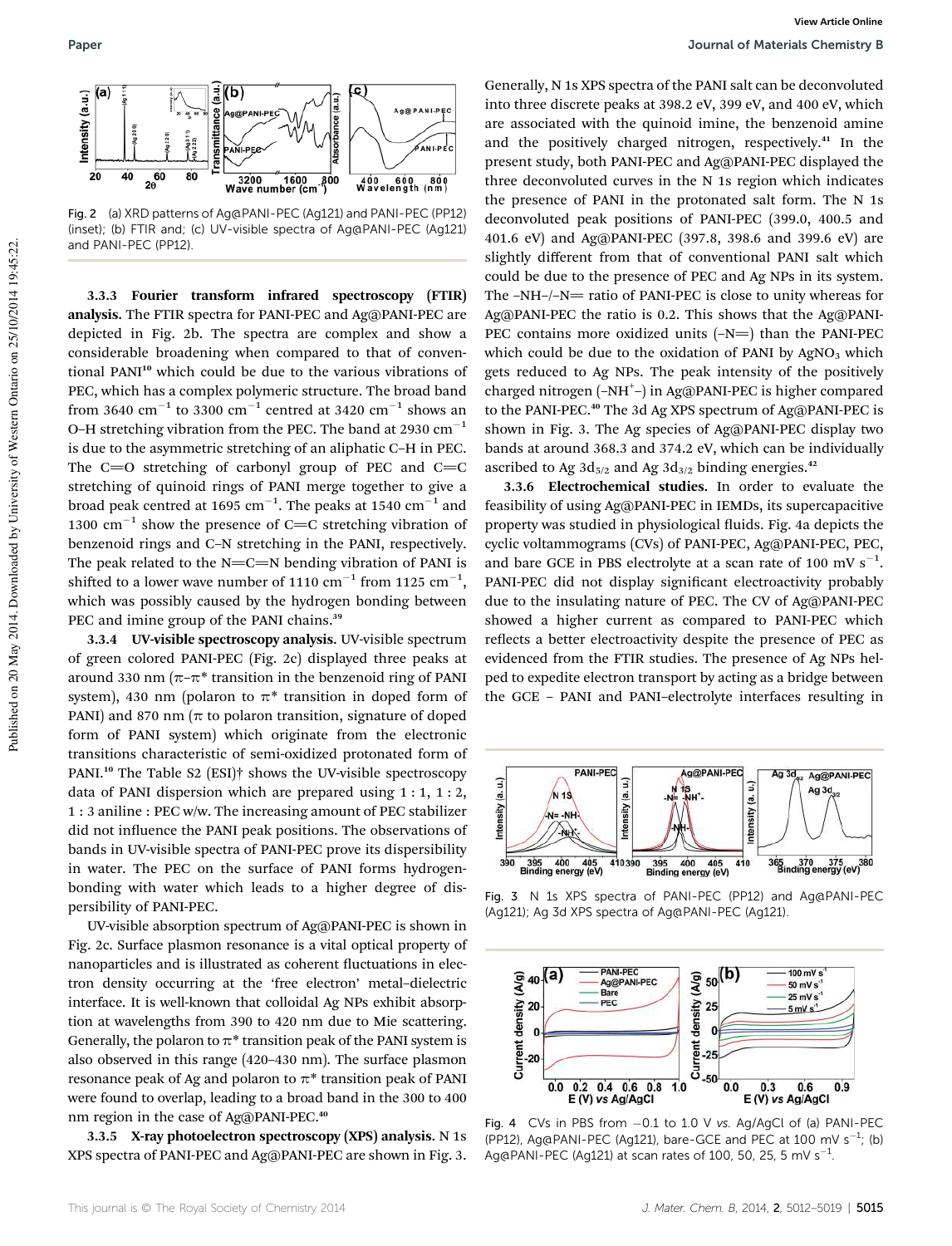reasonable electroactivity in PBS.<sup>43</sup> Fig. 4b shows the CV of Ag@PANI-PEC at different scan rates (100, 50, 25, 5 mV  $\rm s^{-1})$  for the potential window of  $-0.1$  to 1.0 V *vs.* Ag/AgCl in PBS electrolyte. Rectangular shaped CV was obtained demonstrating good charge propagation in the electrodes. It can be seen that the CVs retained their shape even at a high scan rate, indicating that the Ag@PANI-PEC has a rapid current response upon voltage reversal. Even though PANI systems are recognized to display a high pseudo-capacitance due to the existence of numerous oxidation states, Fig. 4 did not show the pseudocapacitance behavior which might be due to the low proton concentration in the PBS electrolyte. The supercapacitive property of PANI-PEC and Ag@PANI-PEC electrodes in physiological fluids was assessed by conducting galvanostatic charge–discharge measurement at a constant current density of 1.5  $\text{A} \text{g}^{-1}$  in the potential range between 0 and 0.9 V *vs.* Ag/AgCl. The specific capacitance  $(C_{\text{sp}})$  was calculated from the discharge curve according to the equation  $C_{\text{sp}} = i/(m(\Delta V/\Delta t))$ , where '*m*' is mass of the active material in grams, '*i*' the applied current in amperes, and  $\Delta V/\Delta t$  the slope of the discharge curve.<sup>44</sup> Based on the equation above, the specific capacitance of PANI-PEC synthesized using  $1:1, 1:2, 1:3$  aniline : PEC w/w ratio was 25, 15 and 10 F  $g^{-1}$  respectively in the PBS electrolyte at the current density of 1.5 A  $g^{-1}$ . Consequently, the specific capacitance of Ag nanocomposites (Ag@PANI-PEC) which was prepared using PANI-PEC samples above in PBS electrolyte at the current density of 1.5 A  $g^{-1}$  was 40, 140, and 37.5 F  $g^{-1}$ respectively. A representative plot for the charge–discharge curve of PANI-PEC (synthesized using 1 : 2 aniline : PEC w/w ratio) and Ag@PANI-PEC (prepared using PANI-PEC which was synthesized using  $1:2$  aniline : PEC w/w ratio and 0.1 M AgNO<sub>3</sub> and named as Ag121) is shown in Fig. 5a. To understand the influence of the amount of Ag NPs on the specific capacitance, Ag@PANI-PEC was synthesized using different molar concentrations of AgNO<sub>3</sub> (0.05 M and 0.2 M, named as Ag1205 and Ag122 respectively). Galvanostatic charge–discharge studies for Ag1205 and Ag122 gave a specific capacitance of 25 and 135 F  $g^{-1}$  respectively (Fig. 5b). The lesser specific capacitance of Ag1205 could be due to the presence of insufficient amount of Ag NPs on the PANI-PEC. Charge–discharge cycle stability is another important property for supercapacitor electrode material. The normalized capacitance (%) of Ag@PANI-PEC in PBS as a function of cycle number (current density of 2.5 A  $g^{-1}$ ) is



Fig. 5 (a) Galvanostatic charge–discharge curves of PANI-PEC (PP12) and Ag@PANI-PEC (Ag121) and (b)  $C_{sp}$  of Ag@PANI-PEC which was prepared using different molar concentrations of AgNO<sub>3</sub>.

depicted in Fig. S2a (ESI).† The capacitance of the Ag@PANI-PEC was found to decrease sharply over 250 charge–discharge cycles while retaining 80% of the initial value. After this, there was only 12% loss from 250 to 1000 cycles while retaining 68% of the initial capacitance (Fig. S2a†). PANI is known to lose its electroactivity to a certain extent on continuous cycling, especially in solutions with high pH.<sup>45</sup> Nonetheless, Ag@PANI-PEC exhibited satisfactory electroactivity and specific capacitance even after 1000 cycles due to the presence of Ag NPs. The stability can be further improved by operating the electrode in a lower voltage range to avoid oxidation and decomposition of polyaniline. Hence, galvanostatic charge–discharge was carried out at 2.5 A  $g^{-1}$  in the lower voltage range of 0–0.6 V *vs.* Ag/AgCl. In this case, there was only a 5% loss over 250 cycles and at the end of 1000 cycles, 85% of the initial capacitance was retained (Fig. S2b†). Thus, depending on the type of application, the voltage range can be tuned to get the desired capacitance and stability. In view of results above, the Ag@PANI-PEC (prepared by PANI-PEC synthesized using 1 : 2 aniline : PEC w/w ratio and 0.1 M AgNO<sub>3</sub>), with a reasonable specific capacitance of 140 F  $g^{-1}$ , was chosen for further studies in other physiological fluids like blood, urine and serum.

Fig. 6a shows the CV of Ag@PANI-PEC in PBS, blood, urine and serum supporting electrolytes at the scan rate 100 mV  $s^{-1}$ for the potential window of  $-0.1$  V to 1.0 V *vs.* Ag/AgCl. As compared to PBS, the nature of CV in these electrolytes was found to be different due to the presence of complex components in these physiological fluids. Consequently, the specific capacitance of Ag@PANI-PEC in blood, urine, and serum at the current density of 1.5 A  $g^{-1}$  was found to be 290, 144, and 121 F  $g^{-1}$  respectively (Fig. 6b). The potential *vs.* time plot in the charge–discharge experiment (Fig. 6b) is not an ideal 'inverted V' shaped curve (linear and typical triangular distribution) as expected in the case of electrical double layer capacitance. Generally, in the case of a pseudo-capacitance, a slightly distorted 'inverted V' shape curve is observed due to the Faradaic processes involved. The distortion in PBS, urine and serum are not that significant as compared to that of blood, probably due to the complex composition of the latter.

Based on the electrochemical investigations, it can be summarized that Ag@PANI-PEC display reasonable specific



Fig. 6 (a) CVs of Ag@PANI-PEC (Ag121) from  $-0.1$  to 1.0 V vs. Ag/AgCl in PBS, blood, urine and serum at the scan rate of 100 mV  $s^{-1}$ ; (b) charge–discharge curve of Ag@PANI-PEC(Ag121) in PBS, blood, urine and serum at the cut off voltage from 0 to 0.9 V vs. Ag/AgCl.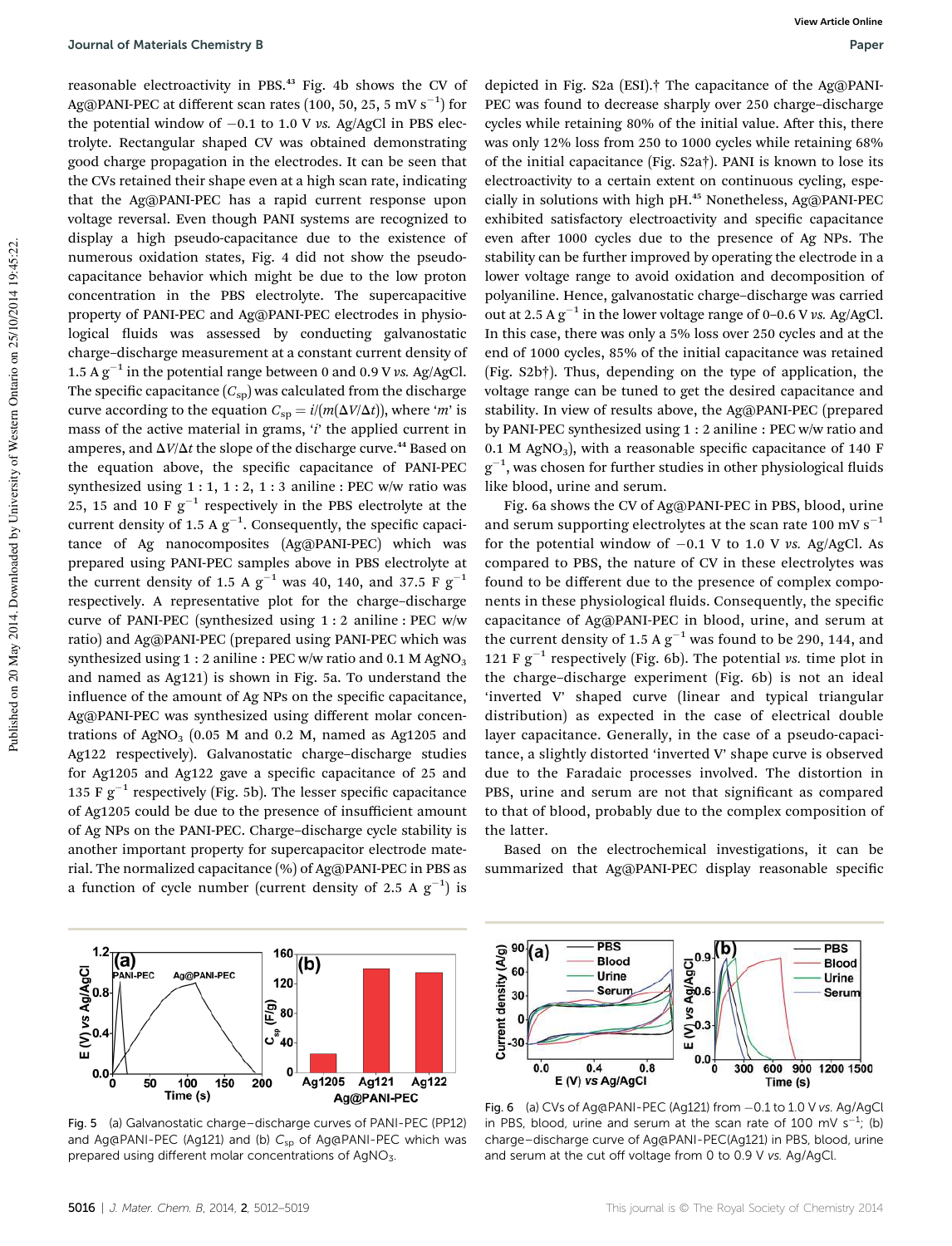capacitance in physiological fluids due to the synergistic effect of its components: PANI and Ag NPs. The nano-sized morphology of Ag@PANI-PEC expedites ion diffusion from the electrolytes to the electrode, making full utilization of the active materials. Moreover, the Ag NPs present on the surface of Ag@PANI-PEC facilitates quick electron transfer from the electrode to electrolytes by the bridging effect. The PEC present in Ag@PANI-PEC electrode could form supramolecular assemblies or nanocages on the surface of the electrode by inter- and intra-molecular hydrogen-bonding. These nanocages trap the electrolytes near the electrode surface and increase the interactions between the electrode and electrolytes, and hence, provide a high specific capacitance to the material despite its insulating and non-electroactive nature. The nanocages on the surface also prevent the electrode material from shrinking during the intercalation/de-intercalation of the counter ions.<sup>46,47</sup> These studies revealed that the electroactivity of Ag@PANI-PEC in physiological fluids can be utilized for potential applications in IEMDs.

Generally, supercapacitor for IEMDs is less likely to come in direct contact with the tissue or blood as it will be packed well inside the device casing. However, in the case of casing malfunction, there is a probability of the supercapacitor material being exposed to the tissue/blood. From this point of view, biocompatibility and antibacterial studies were carried out to analyze the safety of the material.

3.3.7 In vitro biocompatibility of polymer films. The biocompatibility of polymer films was assessed with L6 rat myoblast cells and the cell viability was determined by MTT assay.<sup>48</sup> The percentage of viable cells was 83.16, 89.28, and 91.01% for PANI-PEC (Fig. S3a in ESI†) prepared using 1 : 1, 1 : 2, 1 : 3 aniline : PEC w/w. The viability of the cells increased as the amount of PEC increased in the PANI-PEC. This is because PEC is a biopolymer and well established for its biocompatibility. On the other hand, the % cell viability of respective Ag NPs decorated PANI-PEC nanoparticles was 94.41, 89.77, and 77.35% (Fig. S3b in ESI†). Pectin acts as a mild reducing agent and favors the formation of Ag NPs.<sup>36</sup> It is reported that silver-PEC nanoparticles enhance the singlet oxygen production by 1.8 fold and induce selective damage to the tissues.<sup>49</sup> Higher concentration of PEC in our case could lead to a higher formation of Ag NPs thus reducing the cell viability. When the concentration of  $AgNO<sub>3</sub>$  solution was varied (0.2 M, 0.1 M and 0.05 M), the resulting Ag@PANI-PEC exhibited 44.67, 89.77 and 87.18% cell viability, respectively (Fig. S3c in ESI†). There are several reports in literature on the cytotoxicity associated with silver nanoparticles due to the presence of unconverted  $Ag^+$  ions which are known to be toxic to the cells.<sup>50</sup> Hence, in the present work, the samples were washed with 1% ammonia solution to remove AgCl which resulted in improved biocompatibility. Based on these studies, it could be concluded that  $0.1$  M AgNO<sub>3</sub> is the optimum concentration required to afford nanocomposite with reasonable cell viability.

3.3.8 Bacterial adhesion assay. Adhesion of Gram negative *Escherichia coli* (NCIM 2931) was tested on polymer films.<sup>48</sup> The values of bacterial adhesion for various samples of PANI-PEC



Fig. 7 Specific capacitance (F  $g^{-1}$ ) and biocompatibility for various PANI-PEC and Ag@PANI-PEC samples. [Abbreviations: PP11, PP12 and  $PP13 = PANI-PEC$  synthesized using different ratio of aniline : PEC w/w,  $(1:1, 1:2$  and  $1:3$ , respectively); Ag111, Ag121, Ag131 = Ag@PANI-PEC synthesized from PP11, PP12 and PP13 using 0.1 M AgNO<sub>3</sub>; and Ag1205, Ag121, Ag122 = Ag@PANI-PEC synthesized from PP12 using different concentrations of  $AqNO<sub>3</sub>$  (0.05 M, 0.1 M and 0.2 M, respectively)].

and Ag@PANI-PEC are shown in Table S3 in ESI.† The bacterial adhesion was found to increase with the amount of PEC but decreased drastically with the increase in the amount of Ag NPs, which could be attributed to the antibacterial property endowed by Ag NPs (Fig S4 in ESI†). Here too, it was observed that the  $Ag@PANI-PEC$  prepared using 0.1 M  $AgNO<sub>3</sub>$  and PANI-PEC (synthesized using 1 : 2 w/w aniline : PEC) gave the optimum antibacterial property. The results above reveal that the biocompatible and antibacterial nature of PANI-PEC and Ag@PANI-PEC can be tuned according to the composition (and as per the application), and this increases the feasibility of using these materials for *in vivo* applications.

In the present work, four properties namely, (a) electroactivity or specific capacitance in physiological fluids, (b) biocompatibility, (c) antibacterial activity and (d) water dispersibility have been introduced in a single nanocomposite. The results of this study (Fig. 7, S5 and Table S3 in ESI†) can help to select an appropriate composition based on the envisaged application. Improving one property of the nanocomposite could affect another property; hence, an appropriate composite should to be selected based on the requirements. Our research group is working on silver nanocomposites to further improve the electroactivity, biocompatibility and water dispersibility simultaneously.

### 4. Conclusions

To conclude, we demonstrate the synthesis of water dispersible nanocomposite Ag@PANI-PEC exhibiting electroactivity, specific capacitance (in physiological fluids) as well as reasonable biocompatibility and antibacterial properties. The specific capacitance of Ag@PANI-PEC at the current density 1.5 A  $g^{-1}$ was 140, 290, 144, and 121 F  $g^{-1}$  in PBS, blood, urine, and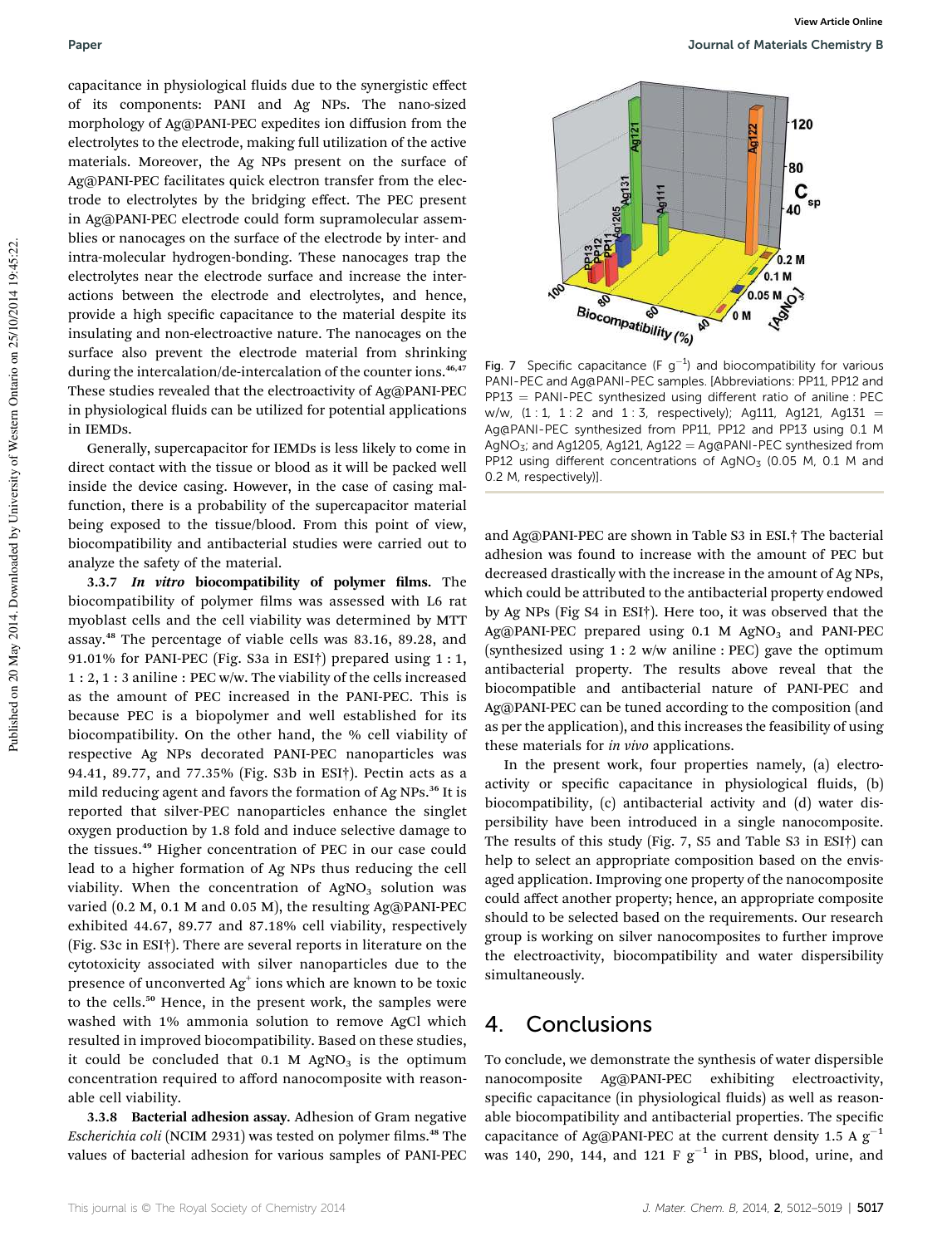serum, respectively. These results support that this nanocomposite may have commercial potential for environmentally friendly and inexpensive supercapacitor electrode in biomedical applications. Furthermore, the biocompatibility and antibacterial nature of the Ag@PANI-PEC endorse the feasibility of using it for *in vivo* applications. Forthcoming effort will be emphasized on additional characterizations, review of the mechanism, and trials of *in vivo* implantation. The enhancement of the electroactivity and biocompatibility of the nanocomposite is currently underway.

### Acknowledgements

CAA is grateful to BRNS, Department of Atomic Energy, for providing KSKRA fellowship. Authors are thankful to Dr C. B. Basak and Dr M. Krishnan (for FE-SEM measurements), Dr Jagannath (for XPS measurements), Mr J. Nuwad (for EDX measurement), and Ms J. A. Prabhu and Mr S. D. Kamble (for providing blood, urine, and serum samples) from BARC for their support during this work.

### Notes and references

- 1 C. A. Amarnath, S. S. Nanda, G. C. Papaefthymiou, D. K. Yi and U. Paik, *Crit. Rev. Solid State Mater. Sci.*, 2013, 38, 1.
- 2 A. Burke, *J. Power Sources*, 2000, 91, 37.
- 3 M. Jamal, F. M. Shaikh, B. Aslam and K. M. Razeeb, *Anal. Methods*, 2012, 4, 1865.
- 4 I. Mahapatra, J. Clark, P. J. Dobson, R. Owen and J. R. Lead, *Environ. Sci.: Processes Impacts*, 2013, 15, 123.
- 5 M. C. C. Ferrer, N. J. Hickok, D. M. Eckmann and R. J. Composto, *Soft Matter*, 2012, 8, 2423.
- 6 S. Bhadra, D. Khastgir, N. K. Singha and J. H. Lee, *Prog. Polym. Sci.*, 2009, 34, 783.
- 7 S. Palaniappan and C. A. Amarnath, *React. Funct. Polym.*, 2006, 66, 1741.
- 8 M. Aldissi, *Adv. Mater.*, 1993, 5, 60.
- 9 S. P. Armes and M. Aldissi, *J. Chem. Soc., Chem. Commun.*, 1989, 88.
- 10 C. A. Amarnath, S. Palaniappan, P. Rannou and A. Pron, *Thin Solid Films*, 2008, 516, 2928.
- 11 M. Li, Y. Guo, Y. Wei, A. G. MacDiarmid and P. I. Lelkes, *Biomaterials*, 2006, 27, 2705.
- 12 Z. Niu, P. Luan, Q. Shao, H. Dong, J. Li, J. Chen, D. Zhao, L. Cai, W. Zhou, X. Chen and S. Xie, *Energy Environ. Sci.*, 2012, 5, 8726.
- 13 W. Wang, Q. Hao, W. Lei, X. Xia and X. Wang, *RSC Adv.*, 2012, 2, 10268.
- 14 M. Sawangphruk, M. Suksomboon, K. Kongsupornsak, J. Khuntilo, P. Srimuk, Y. Sanguansak, P. Klunbud, P. Suktha and P. Chiochan, *J. Mater. Chem. A*, 2013, 1, 9630.
- 15 G. A. Snook, P. Kao and A. S. Best, *J. Power Sources*, 2011, 196, 1.
- 16 C. A. Amarnath, J. H. Chang, D. Y. Kim, R. S. Mane, S. H. Han and D. Sohn, *Mater. Chem. Phys.*, 2009, 113, 14.
- 17 C. A. Amarnath, J. H. Chang, J. Lee, D. Y. Kim, R. S. Mane, S. H. Han and D. Sohn, *Electrochem. Solid-State Lett.*, 2008, 11, A167.
- 18 F. Zhang, T. Zhang, X. Yang, L. Zhang, K. Leng, Y. Huang and Y. Chen, *Energy Environ. Sci.*, 2013, 6, 1623.
- 19 L. L. Zhang, R. Zhou and X. S. Zhao, *J. Mater. Chem.*, 2010, 20, 5983.
- 20 X. Zhang, D. Zhao, Y. Zhao, P. Tang, Y. Shen, C. Xu, H. Li and Y. Xiao, *J. Mater. Chem. A*, 2013, 1, 3706.
- 21 X. Wang, A. Sumboja, M. Lin, J. Yan and P. S. Lee, *Nanoscale*, 2012, 4, 7266.
- 22 G. A. Snook, T. L. Greaves and A. S. Best, *J. Mater. Chem.*, 2011, 21, 7622.
- 23 S. Chen, W. Xing, J. Duan, X. Hu and S. Z. Qiao, *J. Mater. Chem. A*, 2013, 1, 2941.
- 24 M. Zhi, C. Xiang, J. Li, M. Li and N. Wu, *Nanoscale*, 2013, 15, 72.
- 25 S. Boukhalfa, K. Evanoff and G. Yushin, *Energy Environ. Sci.*, 2012, 5, 6872.
- 26 W. Li, X. Yan, J. Chen, Y. Feng and Q. Xue, *Nanoscale*, 2013, 5, 6053.
- 27 K. Wang, P. Zhao, X. Zhou, H. Wu and Z. Wei, *J. Mater. Chem.*, 2011, 21, 16373.
- 28 J. Dev, R. I. Jafri, A. K. Mishra and S. Ramaprabbhu, *J. Mater. Chem.*, 2011, 21, 17601.
- 29 J. Duay, E. Gillette, R. Liu and S. B. Lee, *Phys. Chem. Chem. Phys.*, 2012, 14, 3329.
- 30 M. Ammam and J. Fransaer, *Chem. Commun.*, 2012, 48, 2036.
- 31 V. L. Pushparaj, M. M. Shaijumon, A. Kumar, S. Murugesan, L. Ci, R. Vajtai, R. J. Linhardt, O. Nalamasu and P. M. Ajayan, *Proc. Natl. Acad. Sci. U. S. A.*, 2007, 104, 13574.
- 32 Y. Liu, Y. Zhao, B. Sun and C. Chen, *Acc. Chem. Res.*, 2013, 46, 702.
- 33 M. Rohwerder, S. I. Uppenkamp and C. A. Amarnath, *Electrochim. Acta*, 2011, 56, 1889.
- 34 M. S. Tamboli, M. V. Kulkarni, R. H. Patil, W. N. Gade, S. C. Navale and B. B. Kale, *Colloids Surf., B*, 2012, 92, 35.
- 35 P. K. Prabhakar, S. Raj, P. R. Anuradha, S. N. Sawant and M. Doble, *Colloids Surf., B*, 2011, 86, 146.
- 36 N. V. Ivanova, N. N. Trofimova, L. A. Es'kova and V. A. Babkin, *Int. J. Carbohydr. Chem.*, 2012, 2012, 459410, 9 pages.
- 37 E. Bulut and M. Özacar, *Ind. Eng. Chem. Res.*, 2009, 48, 5686.
- 38 C. A. Amarnath, J. Kim, K. Kim, J. Choi and D. Sohn, *Polymer*, 2008, 49, 432.
- 39 A. Tiwari and V. Singh, *Carbohydr. Polym.*, 2008, 74, 427.
- 40 C. M. Correa, R. Faez, M. A. Bizeto and F. F. Camilo, *RSC Adv.*, 2012, 2, 3088.
- 41 E. T. Kang, K. G. Neoh and K. L. Tan, *Prog. Polym. Sci.*, 1998, 23, 277.
- 42 R. Ji, W. Sun and Y. Chu, *RSC Adv.*, 2014, 4, 6055.
- 43 K. S. Kim and S. J. Park, *Synth. Met.*, 2012, 162, 2107.
- 44 H. P. Cong, X. C. Ren, P. Wang and S. H. Yu, *Energy Environ. Sci.*, 2013, 6, 1185.
- 45 S. Tawde, D. Mukesh and J. V. Yakhmi, *Synth. Met.*, 2002, 125, 401.